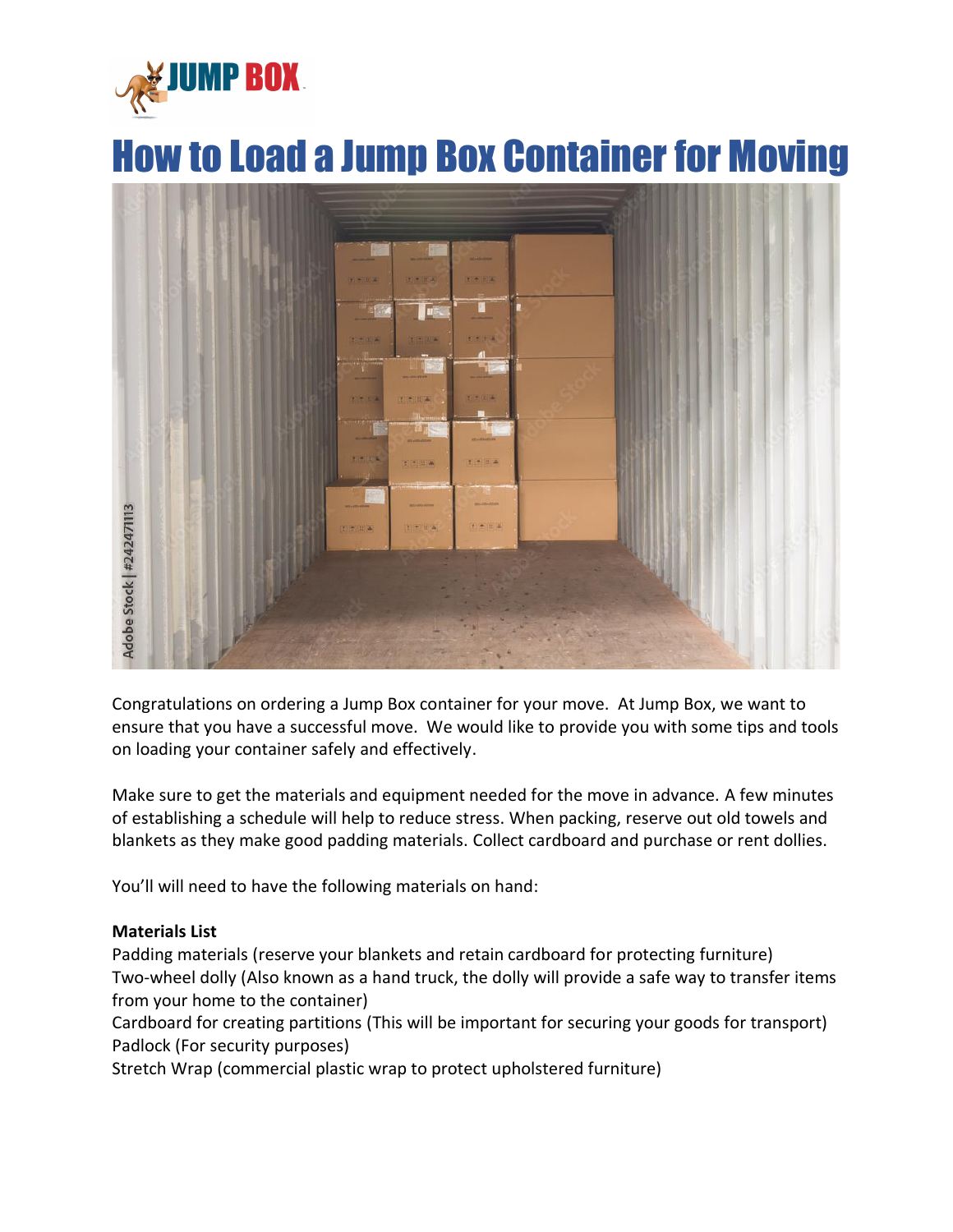Tip: Whether it is a two-wheel dolly to safely move items to the container or padding materials to protect furniture from dings or scratches, each of the items above are needed for a successful move.

#### **Loading: A Jigsaw Puzzle**

The loading of a container is much like putting together a huge jigsaw puzzle. Unless you have limited item to move, you will want to stack items to maximize the capacity of the container.

There is another reason to stack items that is even more important. During the transport of your loaded container, normal vibration and motion will cause your items to potentially fall, resulting in damage, unless they are properly stacked and interlocked. Movers call this process tiering. Visualize items loaded in rows from front to back. Each row is supported by the next tier.

### **Boxes: Large to Small, Heavy to Light**

Moving boxes are specifically designed with sizes to accommodate items of different dimensions and density. They also are sized so that they can be stacked effectively. Generally, to properly load a shipment, the boxes at the bottom should be your larger heavier containers. This will result in a wider base. Each tier will be more stable. With similar sized boxes, always put the heavier containers to the bottom. Take for example a small box of books versus a small box of hand towels. Book boxes are superior as a base and by placing them on the bottom, it will ensure the boxes aren't crushed.

Here are some additional tips for tiering:

- Don't be tempted to leave the lid of the boxes unsecured. Always tape the top of boxes to ensure items are not lost or damaged. Fully sealed boxes will support more weight.
- Because your boxes are fully loaded (see proper packing of boxes article), they will support the weight of the items stacked above. (The exception is when you have packed soft goods into your large box. Loading items on top of soft goods will result in the box being crushed).

#### **Loading Furniture, Dressers and Other Items**

It is likely you will need to load items on top of tables, dressers or chests. Make sure to properly pad between these items. There is nothing more disappointing than to have scratches, swirls or gouges on the top of your furniture.

#### **Glass or Other Breakable items**